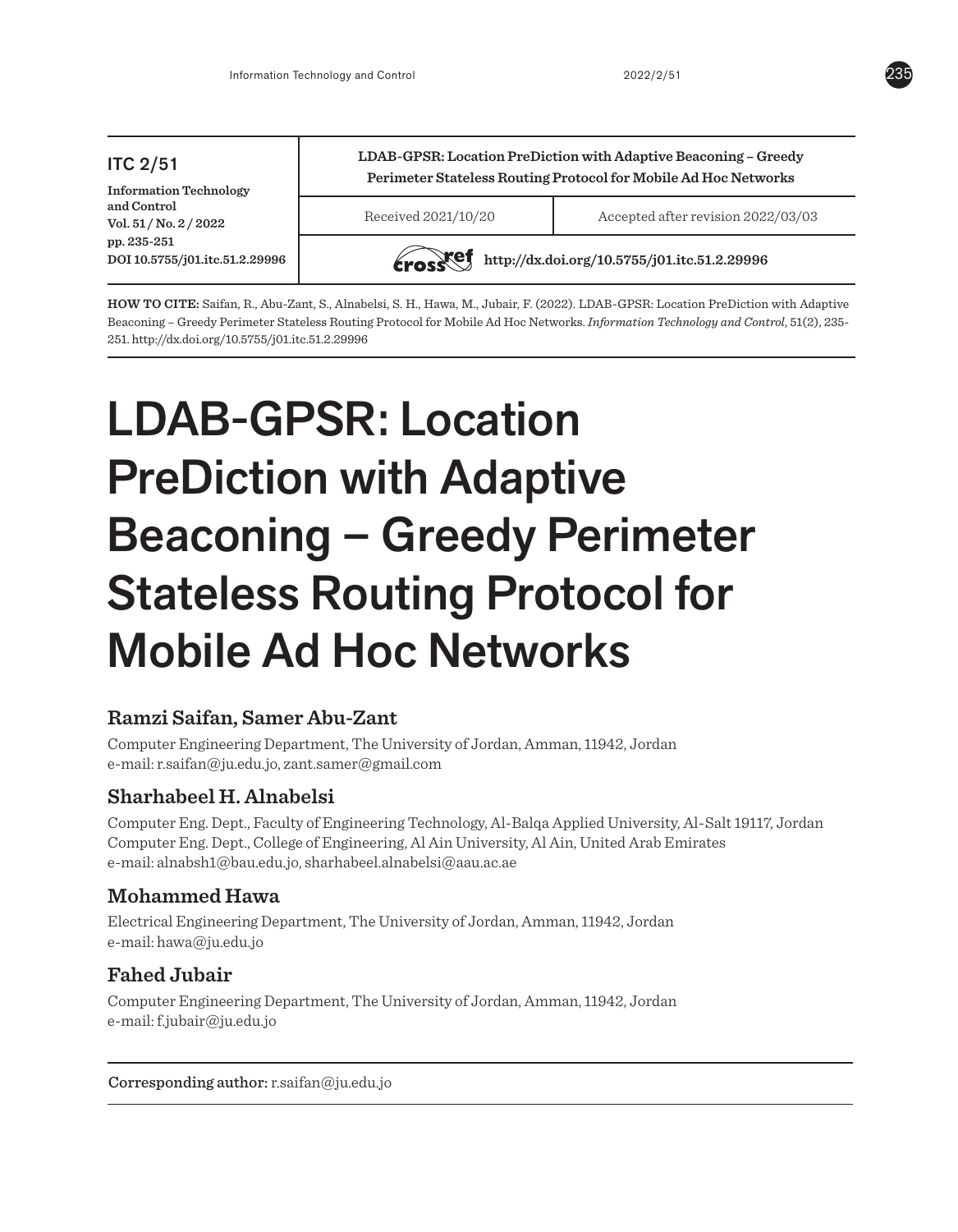In mobile ad-hoc networks (MANET), nodes are randomly distributed and move freely, and hence the network may face rapid and unexpected topological changes. In this paper, an improved greedy perimeter stateless routing protocol, called "LDAB-GPSR", is proposed. LDAB-GPSR mainly focuses on maximizing the packet delivery ratio while minimizing the control overhead. In order to accomplish this, two techniques are introduced, the first one is the location prediction technique in which the greedy forwarding strategy is improved by choosing more stable routes for data forwarding. The second one is the adaptive beaconing technique in which the slow start algorithm is employed to adapt the beacon packet interval time based on the mobility of nodes and the data traffic load instead of using the periodic beaconing strategy. These two strategies together improve the overall performance of the GPSR routing protocol. The performance of the new proposed protocol is evaluated by carrying out several NS-2.35 simulation experiments. The simulation results show that LDAB-GPSR protocol outperforms the GPSR+Predict protocol in terms of packet delivery ratio, control traffic overhead, end to end delay, and throughput. The ratios of enhancement approaches 40%.

KEYWORDS: MANET; Routing; Greedy algorithm; Adaptive beacons; Location prediction; Geographic routing

# 1. Introduction

In ad-hoc wireless networks, all devices in the network are directly communicating with one another in a peer-to-peer fashion. The wireless network does not rely on a fixed or central access points. Ad-hoc mode is more appropriate for limited set of devices deployed in immediate proximity to each other. However, as the number of devices increases, performance suffers. Managing ad-hoc networks is a challenging task, because the probability of disconnection is high. A mobile ad-hoc network (MANET) is a type of adhoc wireless network, in which all devices are able to change their locations and re-configure themselves on the fly. MANETs are popular due to their scalability and flexibility. A large set of MANET applications are emerging to solve specific issues in various areas. Some main characteristics of MANETs are summarized as follows: 1) the path from a node to another in a MANET is a multi-hop path, 2) the nodes in MANETs are assumed to be lightweight terminals since the mobile nodes have less processing capability and small amount of memory, and hence low power consumption, and 3) MANET is scalable because the network is able to have more additional nodes.

On the other hand, some challenges of MANET that still need further enhancements and still receive the attention of researchers [3] including: 1) limited bandwidth, 2) energy constraints due to the limited energy of mobile nodes and hence short lifetime of nodes, and 3) routing overhead due to the need to maintain an accurate local topology in routing tables is crucial when nodes start moving and changing their positions. In this work, our focus will be on routing in MANETs.

In MANETs, all mobile nodes connect to each other wirelessly without the help of a centralized device. They can join or disjoin the network anytime they want [7]. Therefore, some nodes may become disconnected from others and hence the paths will be broken. However, to get around this issue, researches have focused recently on routing as the most popular challenge in MANET to let mobile nodes improve network functionality in an efficient manner [16] [9][1].

Vehicular Ad hoc Networks (VANET) is a special kind of MANET in which the topology changes very fast, and the nodes (i.e., vehicles) have high-speed mobility, as well as the limited radio range. This usually leads to wrong packet forwarding decisions in highly dynamic VANET. This type of environment makes data routing very challenging. Therefore, Position-based routing protocols are popular for VANET due to the availability of GPS devices.

There are various types of routing protocols in MANETs and VANETs. These routing protocols have been classified into two main categories: topology based routing protocols and position based routing protocols. The topology based routing protocols are divided into proactive (table-driven) and reactive (on-demand) protocols. Figure 1 shows the classification of routing protocols in MANETs.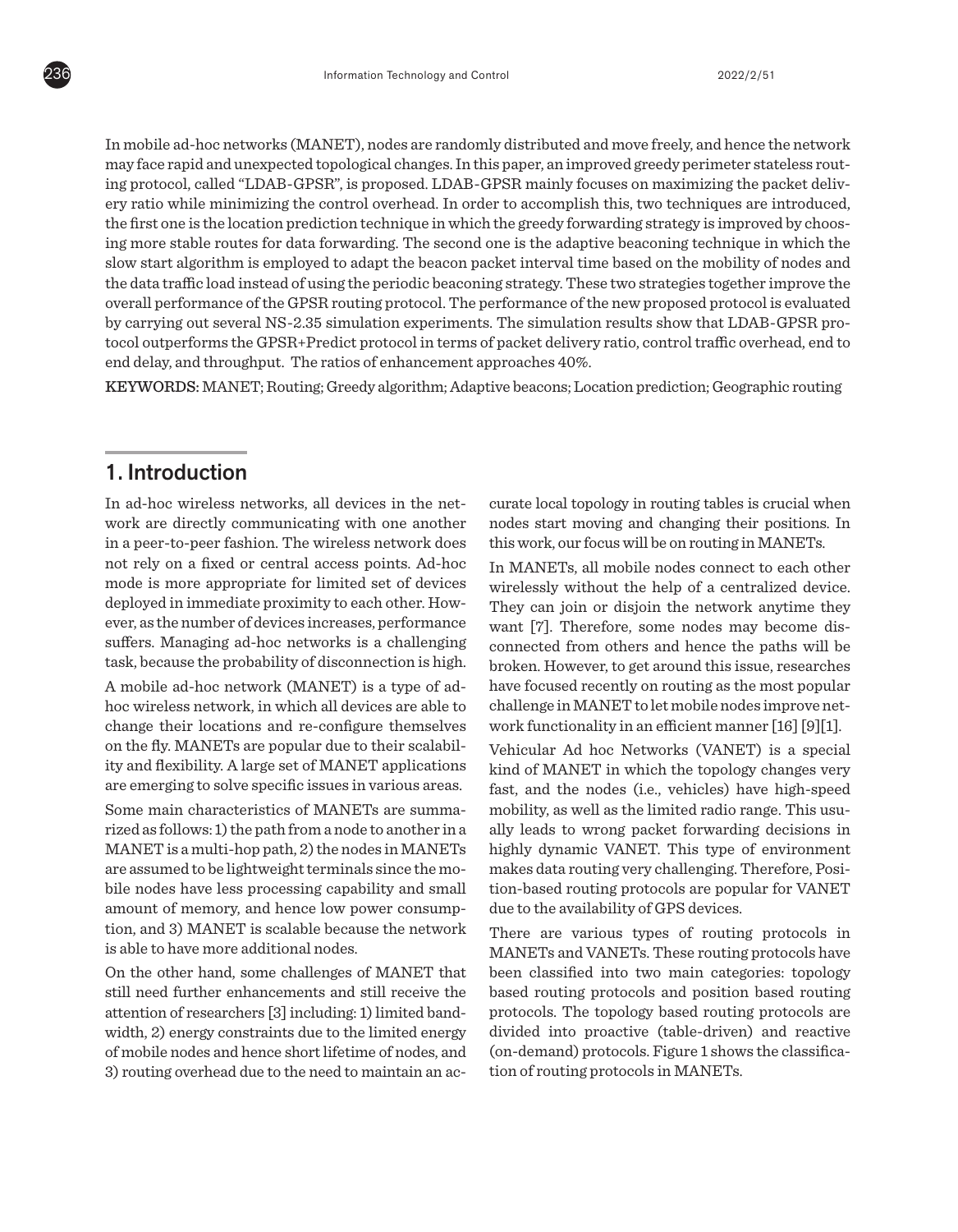### Figure 1

Classification of Routing Protocols in MANETs



In proactive routing protocols, such as Destination Sequenced Distance Vector (DSDV) protocol, the routes are discovered in advance. Each node maintains a routing table. Each node periodically broadcasts a control message to the entire network when the network topology changes. These protocols consume a large amount of network bandwidth to maintain accurate information in routing tables and continuously consume electric energy even if there is no data traffic in the network [14].

In reactive routing protocols, such as Dynamic Source Routing (DSR) protocol, the routes are discovered when they are required. A route discovery process is initiated by the source when data packets needed to be routed to the destination. These protocols are bandwidth efficient since there is no need to periodically broadcast control messages. On the other hand, the control overhead increases in high mobility situations or when there is heavy traffic load in the network.

In position-based routing protocols, such as Greedy Perimeter Stateless Routing (GPSR) protocol [13], there is no need to establish or maintain any routes. These protocols utilize the location information to provide more reliable and efficient routing. A location service is used by the source to get the destination position and attach it in the data packet. Hop-by-hop routing is used to forward data packets. These protocols show better performance than the topology based routing protocols when the network scales up and the topological changes increase.

GPSR is a position-based routing protocol for both MANETs and VANETs [19]. GPSR selects the next hop as the farthest neighbor node from the source that is closer to the destination. Therefore, the nodes route data packets based on the immediate local topology. In GPSR all nodes periodically broadcast beacons to maintain an accurate local topology about the positions of their neighboring nodes. Each node has a neighbor list which is built upon receiving beacon packets from neighbors. Then, the node utilizes this list to make an efficient routing decision.

The strategy utilized by GPSR increases the probability of route breakage since the farthest neighbor is more likely to leave the coverage area of the forwarding node, and hence the packet loss rate is high. Additionally, GPSR requires sending beacon packets even if there are no data traffic flow among nodes. Clearly, broadcasting unnecessary beacon packets increases control traffic overhead in the network which is a major factor for energy consumption and this may cause the wireless network to suffer disconnections early. Furthermore, excessive control overhead will lead to consuming the network bandwidth and increasing congestion in the network.

Some MANET and VANET networks that have emergency purposes are concerned with maximizing packet delivery ratio more than decreasing energy consumption in order to check enemies' movements or to quickly rescue survivors [17]. However, many of the existing routing protocols add excessive control overhead. Therefore, mobile nodes are more likely to consume their energy earlier [15]. Consequently, the wireless network connection will be disconnected early and connectivity is not achieved. Therefore, there is a high need to reduce the control overhead to extend the lifetime of the wireless nodes and keep the network functioning efficiently.

Although there are a lot of related works that have already enhanced GPSR, new modifications in GPSR can be introduced to both the greedy forwarding and periodic beaconing strategies for the sake of maximizing the packet delivery ratio and minimizing the control traffic overhead, and hence a new improved approach on top of the original GPSR protocol was proposed in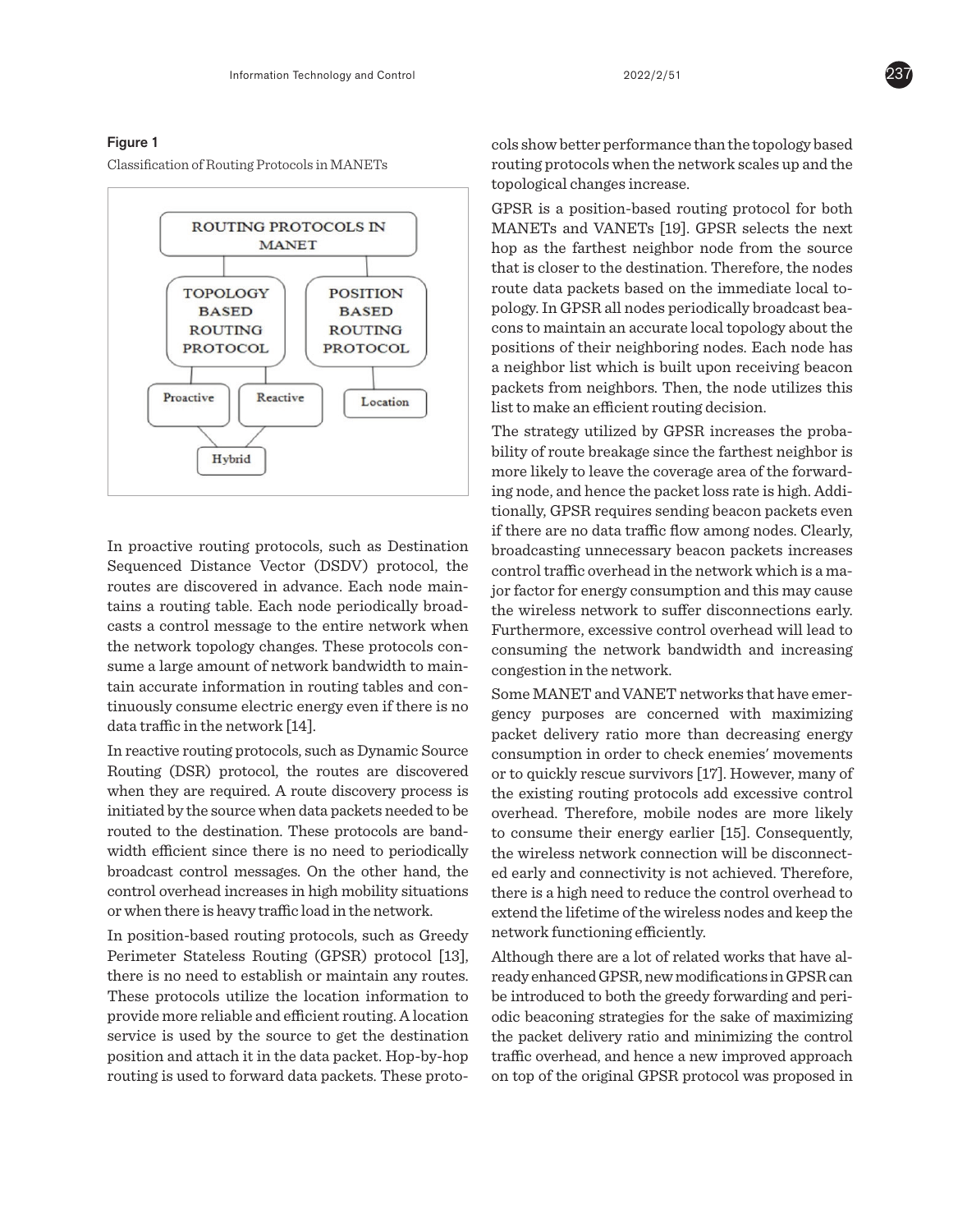

this work that outperforms these previous approaches in relation to several performance metrics.

The GPSR+Predict protocol [10] is one of the recently developed routing schemes on top of the original GPSR protocol for VANET. It uses the direction and the speed of nodes to estimate their locations in the near future. Each node will include this estimation in its beacon packet. Since the periodic beaconing strategy is still adopted by this protocol, this estimation will be broadcasted periodically among the neighboring nodes. Other enhancements have also been proposed to solve the problems above [10] and [19-21].

In our proposed protocol, called *Location prediction with Adaptive Beaconing-Greedy Perimeter Stateless Routing (LDAB-GPSR)* protocol, new modifications to the greedy forwarding strategy are presented to enhance the forwarding decisions, and hence increasing the packet delivery ratio. In addition, an adaptive beaconing technique is introduced in order to suppress unnecessary beacon packets, hence reducing the control overhead. Moreover, a location prediction technique is introduced to enhance the routing process by choosing more stable routes for data forwarding. In this technique, the forwarder node firstly checks if all neighboring nodes in its neighbor list table will stay in its coverage area, then predicts the future position of its neighboring nodes before making the forwarding decision.

We show that LDAB-GPSR enhances the performance of routing in MANETs and VANETs in terms of: 1) Packet delivery ratio (PDR), 2) Control overhead, 3) Throughput due to increasing the packet delivery ratio, 4) Route length due to selecting a more appropriate next hop when data forwarding, and 5) End-to-end delay due to the drop in the number of contentions and collisions among nodes in the network. Furthermore, due to the location prediction technique, the number of failures to deliver data successfully decreases. For those reasons, the average end-to-end delay decreases.

The upcoming sections are organized as follows: Section 2 reviews related work, Section 3 presents our proposed protocol in details, Section 4 presents and discusses the simulation results for our proposed protocol compared to the GPSR+Predict protocol, and Section 5 presents conclusions and recommendations for future work.

# 2. Related Work

Recently, a community of network researchers have proposed a variety of MANET and VANET routing protocols. Their interest was in achieving better performance for their routing process by focusing on the nature of the environment such as mobility. Those proposed protocols provide enhancements by introducing modifications to the most common routing protocols.

Greedy Perimeter Stateless Routing (GPSR) is a wellknown geographic routing protocol that is presented by Karp and Kung [13] as a routing protocol for wireless networks. It uses the local topology information in forwarding decisions. It uses the greedy forwarding decision with routing around the perimeter to get out of void regions when greedy fails. It shows the ability to overcome the scalability issue as the node density and the mobility increase in the network. GPSR also consumes less energy since it does not need to discover and cache the forwarding paths. GPSR suffers from several issues, on the other hand, one of them is that packets may be forwarded to the wrong direction or to a neighbor that has already left the transmission range. In addition, the proactive periodic beaconing strategy which is adopted by this protocol will increase the control overhead. Several modifications to this protocol have been proposed to improve its performance.

Wei and Yang [20] proposed Buffer Zone Greedy Forwarding Strategy (BZGFS) to solve the temporary communication blindness (TCB) problem, which causes a lot of data packets to be dropped due to the absence of the selected next hop node. A buffer zone around the radio range of each node was introduced into GPSR to exclude unreliable nodes from selection in greedy forwarding decision. BZGFS provides high packet delivery ratio but introduces high average endto-end delay.

Xiang et al. [21] proposed Self-Adaptive On-demand Geographic Routing (SOGR) mechanism, which develops a reactive beaconing mechanism based on the traffic condition. When a node overhears a data transmission from its neighbor, it will broadcast a beacon packet as a response. If no data traffic is overheard for a period of time, the beaconing is halted. In this way, the researchers ensured that communication is more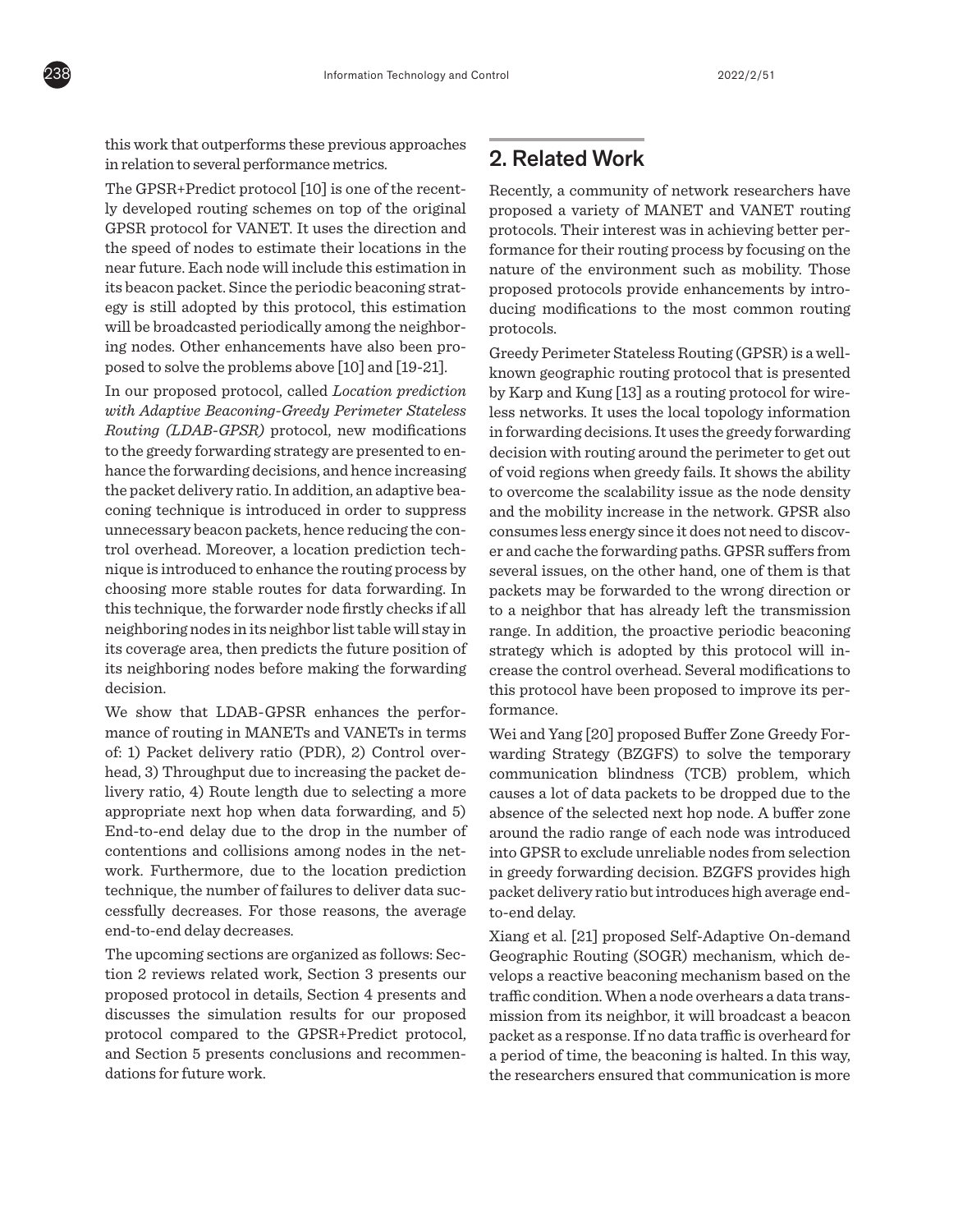efficient with less data packet loss. Unfortunately, this proposed approach did not take the mobility and density of nodes into consideration.

Wang and Liang [19] proposed GPSRI as an improved algorithm for GPSR routing protocol, which modifies greedy forwarding and introduces the path optimization strategy by discovering the node-disjoint multipaths. It efficiently addresses the void region problem of GPSR. It also guarantees the reliability and load balancing for the wireless network. GPSRI enhances GPSR performance in terms of delay, finding multipaths and hop count.

Yang et al. [22] suggested enhancements on GPSR for VANETs using a greedy forwarding approach by defining cumulative communication duration to represent the stability of neighbor nodes. Specifically, the neighbor node with the maximum cumulative communication duration will be selected as the next hop node. To do perimeter forwarding when greedy forwarding fails, the concept of minimum angle is introduced as the criterion of the optimal next hop node. By taking the position of neighbor nodes into account and calculating angles formed between neighbors and the destination node, the neighbor node with minimum angle will be selected as the next hop node.

Chen et al. [5] proposed Adaptive Position Update (APU) strategy, which adapts the periodic beaconing in position-based routing protocols according to the mobility of nodes and the forwarding traffic load. Two beacon triggering rules have been employed in APU: the first one is Mobility Prediction (MP) rule, which maximizes the duration of the beacon for nodes which move slowly by broadcasting a beacon when a node detects an error greater than the Acceptable Error Range (AER) between its current position and its predicted position. The second rule is On-Demand Learning (ODL), in which nodes that are in the vicinity of the forwarding routes will broadcast more beacons, i.e. whenever a node overhears a data traffic from unknown neighbor, it responses by broadcasting a beacon. However, with high traffic load, the APU scheme could not perform well regarding reducing the control packets. Furthermore, a smaller AER value ensures accuracy of topological information but increases the control overhead.

Alsaqour et al. [2] proposed fuzzy logic dynamic beaconing (FLDB) scheme to adapt the beacon packet interval time (BPIT) using the fuzzy logic control (FLC) machine based on node moving speed (NMS) and number of neighboring nodes (NoNNs). The FLDB strategy provides more accurate local topology by efficiently broadcasting beacon packets, i.e., it guarantees up-to-date position information in the neighbor list of each node. The FLDB strategy showed better performance than traditional periodic beaconing (PB) strategy since it reduces the control packet overhead in low mobility scenarios and increases the packet delivery ratio in high mobility scenarios. However, fuzzy logic suffers from drawbacks such as: not always being accurate, taking longer run time, restricted number of inputs, etc.

Bengag et al. [4] introduced two new methods to enhance the classical GPSR protocol in VANET. They tried to minimize link breakages problem and find stable routes. To select the next hop node, they suggested two routing protocols; these are E-GPSR and DVA-GPSR. Moreover, they built their protocols based not only on the position but also on other metrics of the wireless nodes. In the first method, the authors used a metric that is a function of the difference in speed and the distance between the source node and all the neighbor nodes. In essence, this difference is calculated along with the number of neighbors of the current nodes. The second method used the angle v between the transmitter node and the destination node.

Chen et al. [6] proposed a traffic-aware Q-network enhanced geographic routing protocol based on GPSR for VANETs. The protocol used a traffic balancing strategy based on the level of congestion of the neighbors. The authors evaluated the quality of a wireless link using a reinforcement learning algorithm called "Q-network algorithm". On the other hand, Smiri et al. [18] suggested a weight-aware greedy perimeter stateless (WA-GPSR) routing protocol. The enhanced GPSR protocol that they proposed finds the reliable communication area. They selected the next hop vehicle based on multiple routing criteria.

An improved GPSR protocol based on ant colony algorithm was presented by Jiang et al. [11]. In this protocol, the authors used several parameters like the vehicle speed, energy consumption, and deflection angle during the ant colony algorithm. The objectives of the suggested algorithm in [11] is to predict intermediate nodes and reduce energy consumption.

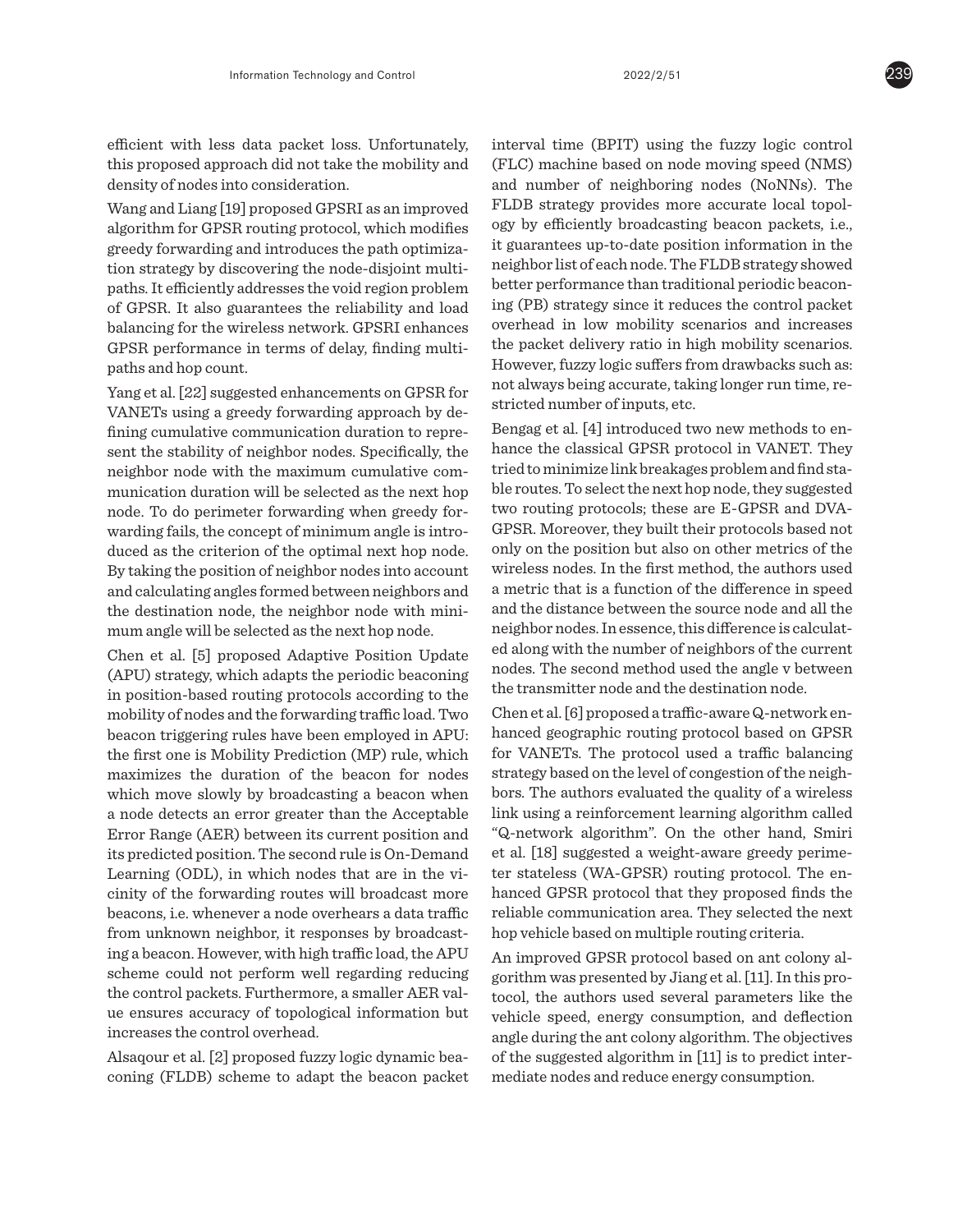Houssaini et al. [10] proposed GPSR+Predict protocol as a mechanism for greedy forwarding strategy, in which the movement of nodes can be predicted. Each mobile node estimates its location in the near future using its current location and its velocity, and then including this predicted location in its periodic beacon packet. Each neighboring node receiving this beacon takes this estimation into consideration in the decision of selecting the next hop. This process of estimation is repeated by every node in the network and at each time the node broadcasts the beacon.

The GPSR+Predict protocol also adds some modifications to the greedy forwarding strategy. Instead of firstly searching for the neighboring node which is closer to the destination in its neighbor list, the forwarder node can start immediately searching for the destination node itself in its neighbor list. This modification decreases the duration time of the search process.

In addition, the GPSR+Predict protocol avoids forwarding data packets to nodes that move in the opposite direction of the destination. This will ensure minimizing the end-to-end delay in the routing process. As shown in Figure 2, the source node will avoid sending the packet to node A, although it is the closest neighbor to the destination. The source node will send the packet to node B since it is in the direction of the destination node. In this example, the green arrows show the route of the packet (Source > B > C > D > Destination), while the black arrows show the movement of nodes.

## Figure 2

Opposite Direction Problem



The GPSR+Predict protocol was simulated in highway and urban scenarios, and shows an improvement in PDR, throughput and end-to-end delay compared to the original GPSR protocol. Unfortunately, the GPSR+Predict protocol still uses the periodic beaconing strategy. In addition, the prediction is performed by every node in the network even if there are no data packets transmitted among nodes.

# 3. The Proposed Protocol (LDAB-GPSR)

The major assumptions that have been used to develop the proposed protocol are:

- **1** All nodes know their own geographical position coordinates via GPS receivers, and thus each node can calculate its current speed on its own.
- **2** Nodes are randomly distributed in an unobstructed flat area, and this ensures that the position of nodes can be accurately retrieved by GPS receivers.
- **3** Omnidirectional antennas are used by all nodes to forward any type of packet.
- **4** The IEEE 802.11n Medium Access Control (MAC) protocol is used to respond to the failure in transmitting feedback and to prevent head-of-line blocking. This MAC uses the well-known Carrier Sense Multiple Access with Collision Avoidance (CSMA/CA) medium access to guarantee collision-free transmission in the network and avoid the interference due to the synchronous transmissions of different nodes.
- **5** All nodes enable the promiscuous mode on their network interface to receive copies of all packets from all nodes that are located within their coverage area.
- **6** Unless otherwise stated, all values and sub-procedures of the original GPSR protocol are used in the LDAB-GPSR protocol.

As previously mentioned, the LDAB-GPSR protocol is based on the original GPSR routing protocol. The modifications that have been implemented mainly focus on the greedy forwarding strategy and the beaconing strategy. The perimeter forwarding strategy will remain unchanged compared to the original GPSR routing protocol.

The beacon packet in the GPSR protocol has a crucial role in maintaining an accurate local topology in the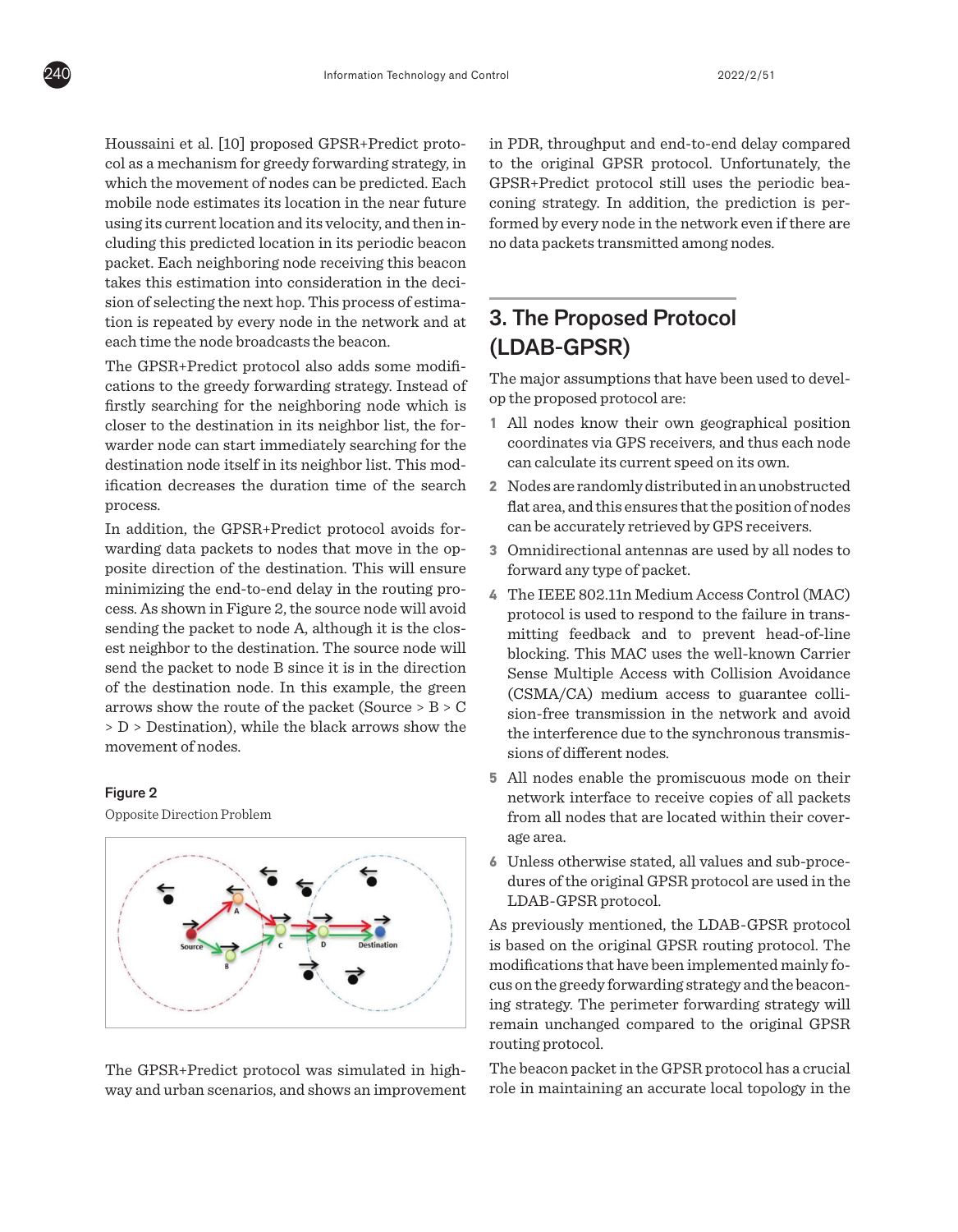neighbor list of each node and ensures that the new or leaf nodes can be detected. In the LDAB-GPSR proto- field, which is the be col, the adaptive beaconing technique is based on the speed of neighboring nodes and the traffic load. Moreover, the location prediction technique takes into account the speed and direction of the nodes along the traffic routes into consideration in greedy forwarding strategy. This implies that a modification to the beacon packet format is necessary to permit any node to exchange additional useful information with others.

Three new fields are added to the beacon packet format: the current speed of the node, the beacon packet interval time (BPIT) and the originating time stamp. Since all nodes are equipped with GPS devices, the geographical position coordinates can be obtained. In addition, the speed of the node can be calculated by dividing the traveled distance (i.e. two successive  $\frac{1}{2}$  The groody forwarding strategy in the LDAR-CDSR GPS readings) by the amount of time it takes. The traveled distance is measured using the Euclidian distance. The beacon packet interval time (BPIT), as  $\frac{d}{d}$  coverage of policy interval of looking up the name implies, is the time required to broadcast the next beacon. BPIT value is adapted at each node destination it obeds whether each neighboring node based on the speed of neighboring nodes and the traffic load. The originating time stamp is the time when the beacon is triggered.

Modifications to the control beacon packet have been previously made by several researchers in their proposed works [12]. These modifications include adding, removing or even editing some fields in the  $\hskip 10mm \underline{\hspace{1cm}}$ control packet format. Extending the control packet size may incur additional bandwidth and increase the control overhead. However, appending a few fields to the control packet is tolerated in purist of improving the overall performance of the protocols.

The neighbor list table at each node in the original GPSR protocol mainly includes the identifier of the neighboring nodes and their geographical position coordinates. In the LDAB-GPSR protocol, we extend the neighbor list table structure by appending four new equation is in the time in the ordination and the time states, fields that will help each node to check the connectivity status with its neighboring nodes and predict their future positions. These new fields are the following: the previous coordinate position of the neighbor node, the speed of the neighbor node, the time stamp and the beacon packet interval time (BPIT). The first three fields will help each node to know the direction of each neighboring node, examine if the neighbor node will stay within its coverage area, and predict

nd ensures that the new or — the future position of each neighboring node. The last field, which is the beacon packet interval time (BPIT), mique is based on the will help each node to calculate the timeout interval  $\mathbf{r}$ and the traffic load. More-  $\;\;$  time (T) for each neighboring node. If a node did not n technique takes into ac- receive the next beacon from its neighbor node for on of the nodes along the a period longer than three times the BPIT value (i.e.  $\frac{d}{dt}$  is the second part of  $\frac{d}{dt}$  interval time interval time in  $\frac{d}{dt}$  is the neighboring node is cona modification to the bea- sidered to have left the coverage area. in greedy for the format a model in procedure for the beach packet for the beach  $\frac{1}{2}$ beach is also added at the speed at the speed of neighboring node is con-

 $\omega$  permit any node to  $\omega$  In the LDAB-GPSR protocol, whenever a node reinformation with others.  $\qquad$  ceives a packet, it will firstly check if the destination to the beacon packet for-<br>already exists in its neighbor table. This way, if the destination exists, we reduce the time required to iginating time stamp. calculate the distances between each neighbor in the ed with GPS devices, the peighbor list and the destination. If the destination dinates can be obtained. does not exist, the node uses the new modified greedy ie node can be calculated forwarding strategy for the forwarding decision. a few fields to the control packet is to the control provided in provincial performance of the protocols. The protocols is the protocol performance of the protocols. neighboring nodes and the coordinates. In the Calculate the distances between each heighbor in the

relative the usual stategy in the LDAB-GPSR cance the intervalst of the function of the function of  $\Gamma$ unt of time it takes. The protocol is initiated in a different way compared to calculate the time time  $\frac{1}{2}$ ared using the Euclidian the original GPSR protocol. Whenever a node *i* received its next beacon for a permitted its new its next beacon for a permitted vector of a permitted vector of a permitted vector of a person of a ceives a greedy-mode packet, instead of looking up the neighbor list to get the closest neighbor to the  $\epsilon$  is adapted at each node destination, it checks whether each neighboring node  $\frac{1}{2}$  is the neighbor in the neighbor list and the neighbor in the neighbor list and the new  $\frac{1}{2}$  will stay within its coverage area before predicting its future position. Firstly, node *i* which is at location its forward its future position. Firstly, node *i* which is at location  $(X_i, Y_i)$  extracts both the current  $(X, Y)$  and previous for trol. be a cone packet have  $(X, Y)$  positions of that neighbor from its neighbor  $\frac{1}{2}$  is the calculate both the old and current distances be- $\frac{1}{\pi}$  functude tween them by using the Equations (1) and (2): before predicting its future position. Firstly, node *i* which is at location (*Xi, Yi*) extracts both the current *(X, Y)* and

$$
\bm{D}^{\wedge} = \sqrt{(X_i - X^{\wedge})^2 + (Y_i - Y^{\wedge})^2} \,. \tag{2}
$$

the protocols.<br>each node in the original If the current calculated distance  $\bm{D}$  is less than the  $\frac{1}{\omega}$  than the original calculated distance  $D^{\hat{}}$ , the two nodes are converg- $\frac{1}{\text{Area of a period}}$  area of node *i*. On the contrary, if the current calculator protocol, we extend the red distance is higher than the old calculated distance,<br>re by annending four new red distance is higher than the old calculated distance, might probably leave the coverage area of node *i*. ing and thus the neighbor is still within the coverage the two nodes are diverging, and thus the neighbor

lds are the following: Another test is also done by estimating the expect-If the aggregate of the estimated traversed distance and the current calculated distance is larger than the current calculated distance is larger than the current calculated distance is larger than the current calculated d hbor node, the time stamp away from the node. This estimation is calculated by rval time (BPIT). The first multiplying the current speed of the neighbor with mine if the neighbor stamp (i.e. last time a beacon was received from that overage area, and predict neighbor), as shown in Equation (3): neighbor is predicted. Firstly, node *i* extracts both the current and previous positions of the neighbor from its neighbor ed linear distance to be traveled by this neighbor far the difference between the current time and the time

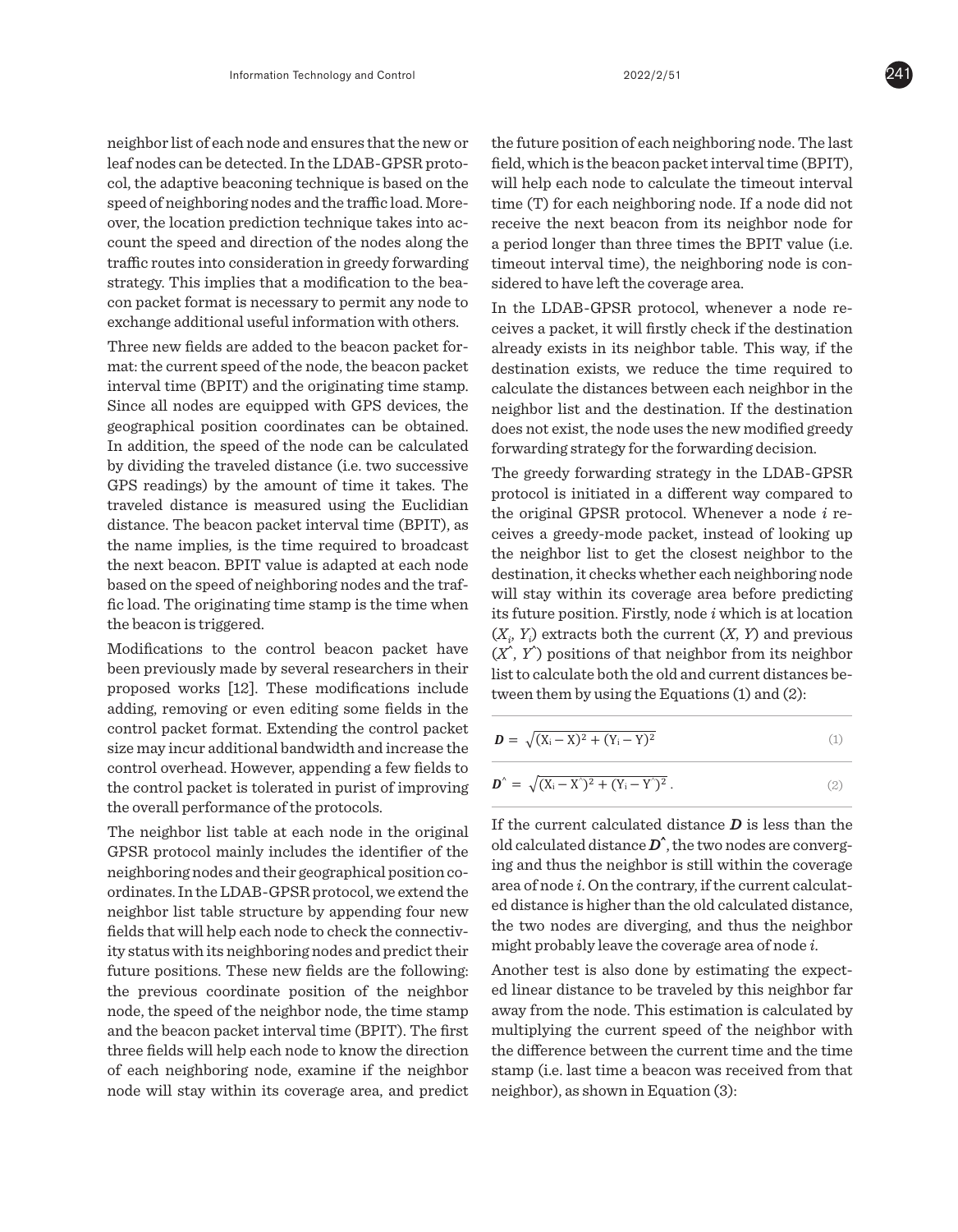

$$
D_{traveled} = SP * (CT - ts),
$$
\n(3)

where **ts** is the time stamp of the neighbor, SP is the speed of the neighbor, and CT is the current time.

If the aggregate of both the estimated traversed distance and the current calculated distance is larger than the radio range (e.g. 250 meters), the neighbor most probably will be out of range of node *i*. In this way, we exclude all neighbors that will most likely leave the coverage area of node *i* from being candidates for next hop in decision forwarding.

A location prediction technique is adopted for the greedy forwarding strategy in the LDAB-GPSR protocol. In this technique, and after the node ensures that its neighbor will stay within its coverage area, the future position of the neighbor is predicted. Firstly, node *i* extracts both the current and previous positions of the neighbor from its neighbor list to calculate the angle between the two positions, and then the expected linear distance to be traveled by this neighbor far away from node *i* is estimated. Now, the future coordinate's position  $(X_n, Y_n)$  of the neighbor can be estimated using the following Equations (4) and (5):

| $X_p = X + (\cos(\theta) * D_{traveled})$  |  |
|--------------------------------------------|--|
| $Y_p = Y + (\sin(\theta) * D_{traveled}),$ |  |

where  $\theta$  is the angle between the both  $(X, Y)$  and  $(X^{\wedge}, Y^{\wedge})$  positions.

In the LDAB-GPSR protocol, the routes chosen during the greedy forwarding strategy are more stable, since the forwarder node excludes the neighboring nodes that will likely leave its coverage area, plus it predicts the future location of its neighboring nodes before the forwarding decision is taken. For that reason, the probability of the packet delivery ratio is expected to be much higher than both the GPSR+Predict protocol.

Figure 3 demonstrates the greedy forwarding strategy of the LDAB-GPSR protocol in a network scenario. In this network, the source node S wants to send a data packet to the destination D. Since the destination node is not listed in its neighbor list, the greedy forwarding strategy is initiated. Node S checks if all of its neighbors  $(n_1$  and  $n_2)$  will stay within its coverage area. After that, node S predicts the future locations of all its neighbors ( $n_{1p}$  and  $n_{2p}$ ). Then node S forwards the

data packet to node  $n<sub>2</sub>$ , since node  $n<sub>2</sub>$  will be closer to the destination  $D$  than node  $n<sub>1</sub>$ . In contrast, the greedy forwarding strategy of the original GPSR protocol will forward this data packet to node  $n_1$ , and this will lead to a longer route from source S to destination D.

#### Figure 3

The Greedy Forwarding Strategy in the LDAB-GPSR protocol



## **Adaptive Beaconing**

In the original GPSR protocol, each node periodically broadcasts a beacon packet to declare its own identifier and position, the default beacon packet interval time is set to 1 second. The nodes that receive the beacon packet will update the entry in their neighbor tables as a candidate next hop when the forwarding decision is needed. However, when a node does not receive a beacon packet from its neighbor node for a period of time longer than 3 times the beacon packet interval time (i.e. timeout interval), it will consider that the neighbor node is out of its coverage area.

In the proposed LDAB-GPSR protocol, an adaptive beaconing technique is used, in which the beacon packets are only broadcasted when they are needed, and thus the control overhead, the consumed energy and the network congestion are reduced. The adaptive beaconing technique is based on the mobility of nodes and the traffic load to reach the goal. More specifically, the frequent beacon packets broadcasting by nodes that move slowly is unnecessary because they are more likely to stay in the coverage area of their neighbors. In addition, when there is no traffic flow between the nodes in the network, broadcasting beacon packets is unnecessary.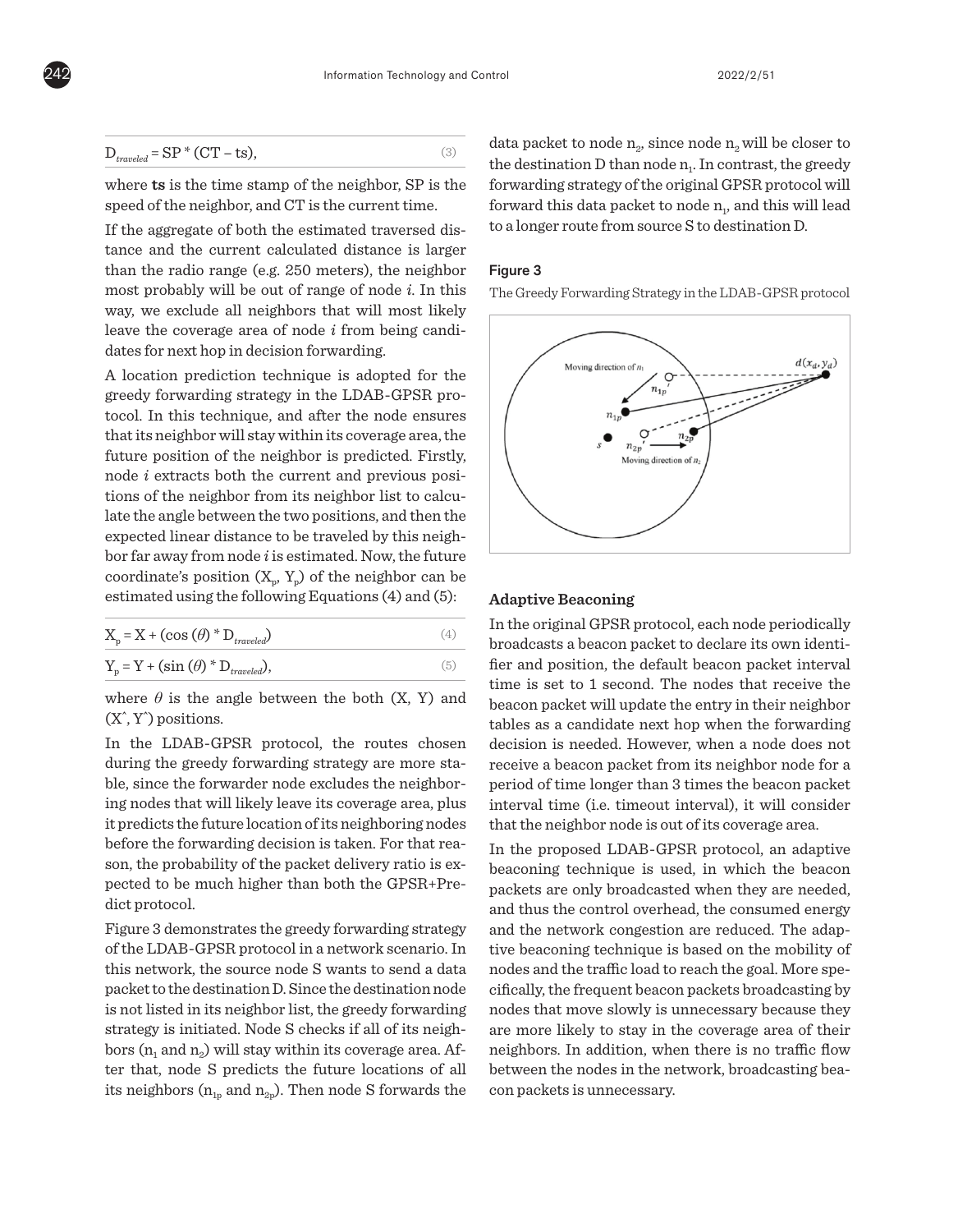In the LDAB-GPSR adaptive beaconing technique, the slow start algorithm is utilized to control the beacon packet interval time (BPIT). The slow start algorithm is a congestion control algorithm used to control the data flow in the network. In this algorithm, we divided the nodes into two groups based on their mobility, taking the mobility of the neighboring nodes into consideration. A node with speed slower than the average speed of its neighboring nodes is considered as a low mobility node, and hence longer BPIT is assigned. In contrast, a node with speed higher than the average speed of its neighboring nodes is considered a high mobility node, and hence shorter BPIT is used.

Moreover, since the promiscuous mode of all nodes is enabled in the network, all nodes can overhear all data packets forwarded in their coverage area. When a node overhears a data packet form a neighbor node, it will immediately decrease its BPIT to announce itself and get involved in the forwarding decisions. In addition, a new control packet is introduced in our technique, which is a Beacon Request packet (BR). This packet is triggered by a node that notices there is no neighboring nodes in its neighbor list. Each node receiving the beacon request packet immediately sends a beacon packet as a response. In this way, the network becomes more coherent.

Figure 4 demonstrates how we can employ the slow start algorithm to adapt the beacon packet interval time. Firstly, each node checks if its moving speed can be classified as low mobility node or as high mobility node. When a node moves in a low mobility speed, it will start increasing its BPIT exponentially until twothirds of the maximum beacon packet interval time (MaxBPIT, 24 seconds) given that no data packets are overheard nor a BR packet is received. When the BPIT exceeds two-thirds of the MaxBPIT with no data packet overheard and with beacon requests absence, the BPIT starts increasing linearly by one-third of the previous BPIT. The value of MaxBPIT (i.e. 24 seconds) was chosen based on simulation experiments. The BPIT behavior before and after two-thirds of the maximum beacon packet interval time was used in [8] to reduce the control overhead in the On-Demand Multicasting Routing Protocol (ODMRP).

#### Figure 4

The Slow Start Algorithm of the Adaptive Beaconing Technique



However, when a node starts to move in a high mobility speed, it decreases its BPIT in proportion to the difference between its previous speed and the current average speed of its neighbors. Whenever a node overhears a data packet, it decreases its BPIT to half of the current value (i.e.  $\frac{1}{2}$  BPIT). Moreover, whenever a node receives a beacon request packet, it decreases its BPIT to the minimum beacon packet interval time (MinBPIT, 1 second). Figure 5 presents the flow diagram of the adaptive beaconing technique in the LDAB-GPSR protocol.

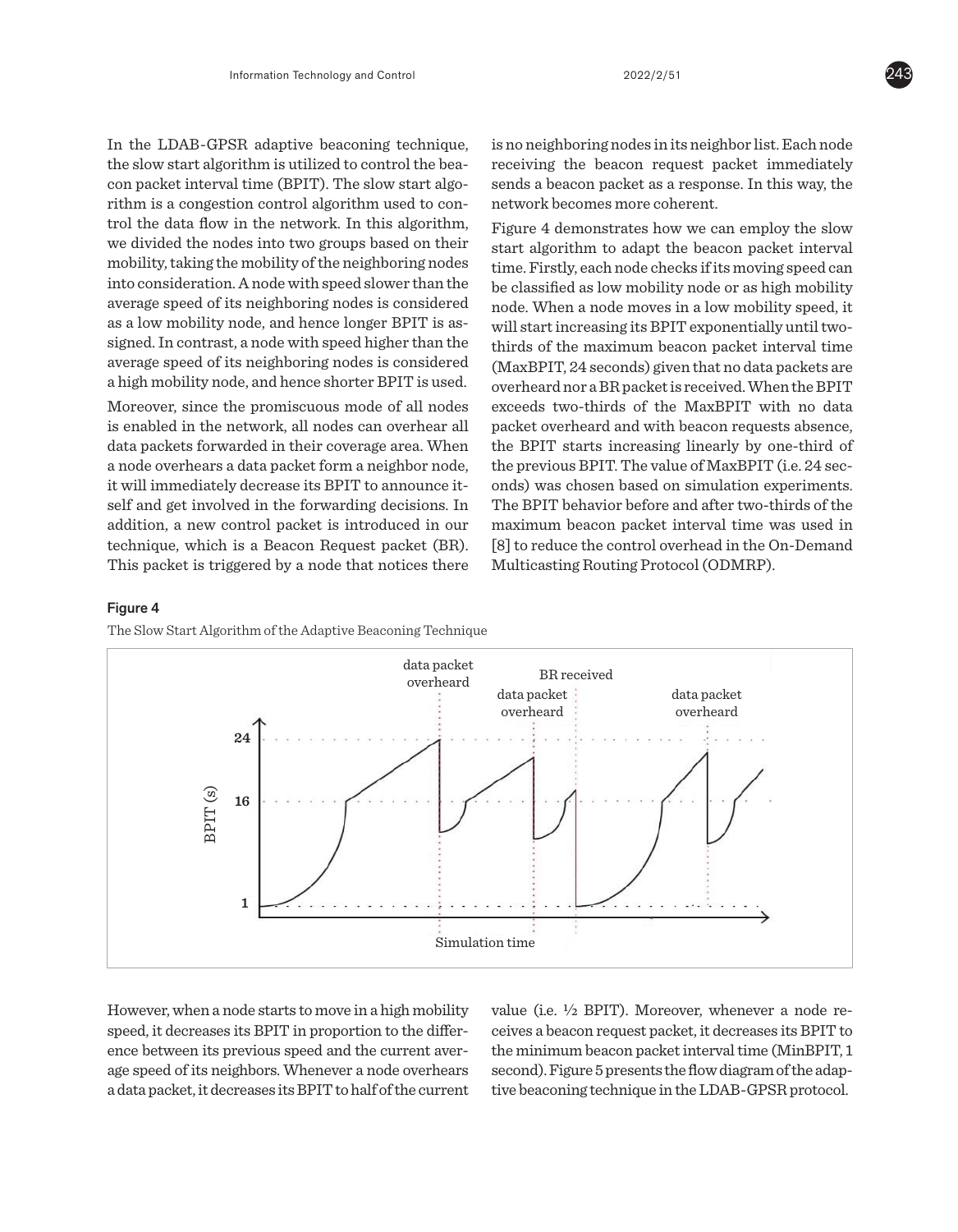



N<sub>O</sub>

BPIT = Max { BPIT - (my speed -

Avg. speed of neighbors), MinBPIT }

Is my speed < Avg.

speed of neighbors?

'NΩ

BPIT = BPIT +  $\frac{1}{3}$  x BPIT

 $n = 1$ 

#### Figure 5

Adaptive Beaconing Technique in the LDAB-GPSR Protocol

# 4. Simulation Results

The performance of the LDAB-GPSR protocol has been evaluated using the NS-2.35 simulator which is a widely used simulator to study the performance of MANETs. In order to measure the effectiveness of our enhancement, we compare the LDAB-GPSR protocol to GPSR+Predict protocol [10].

The topology of the simulated network consists of a set of 40 to 80 randomly distributed nodes in a rectangular region (2000 meter x 450 meter). Each run simulates the network for 300 seconds. Each simulation scenario is run ten times with different randomly generated movement patterns. For each scenario, the

YES

BPIT <  $\frac{2}{3}$  x MaxBPIT

**YES** 

 $BPIT = BPIT + exp(n)$ 

 $n = n + 1$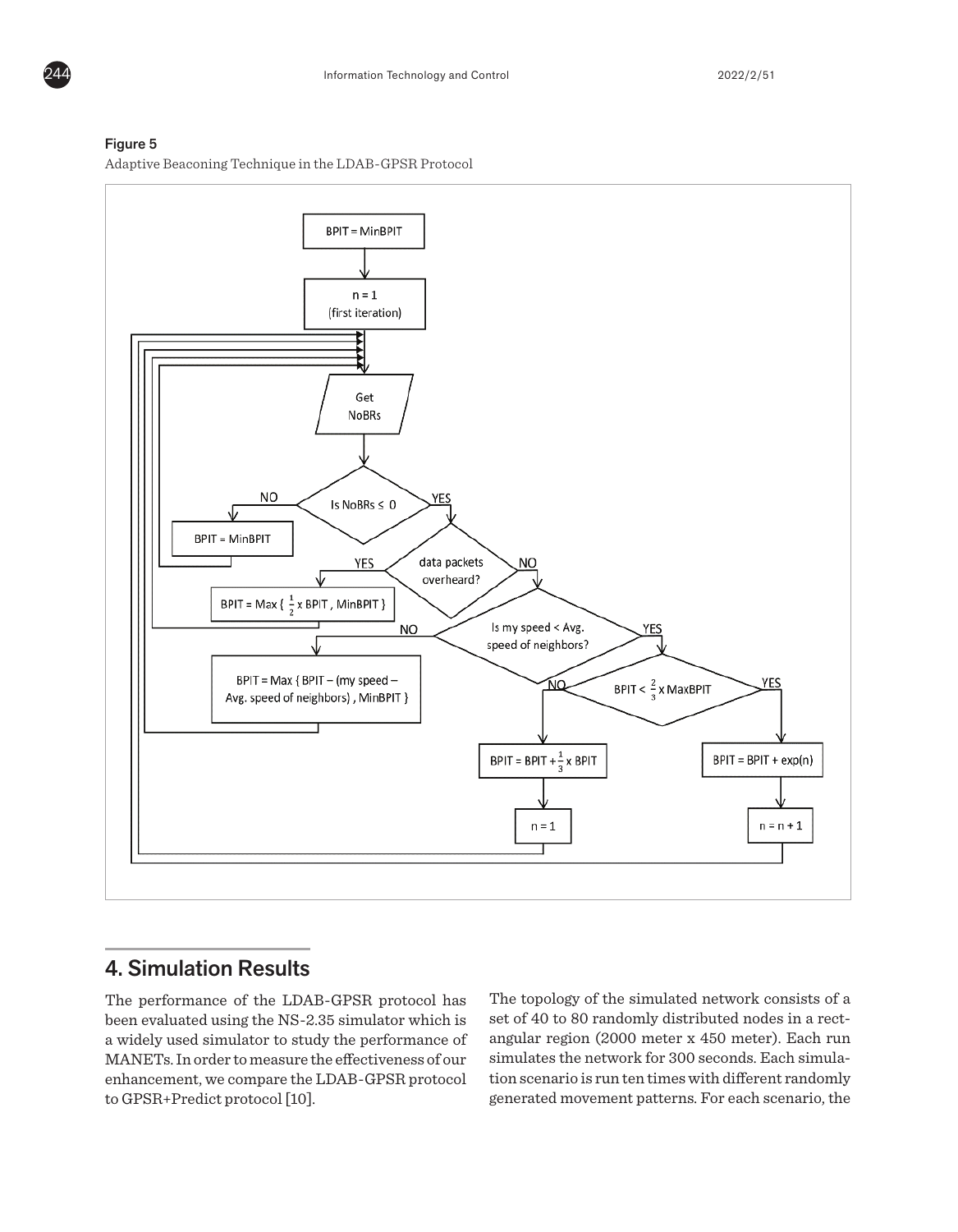results were calculated as the average of these ten simulation runs.

On average, there is one node per 22,500 square meters of the map. A transmission range is set to be nearly 200,000 square meters. As a result, there is an average of approximately 8 neighbors within the range of an average node in this network.

Other simulation parameter values are summarized in Table 1 below. A two-ray ground propagation model is employed instead of free space model. The NS wireless simulator allows distributed nodes to travel in an unobstructed plane. Movement of nodes based on the random waypoint model, where a source node chooses a destination position uniformly at random in the simulated region, also each node chooses its speed uniformly at random, and then moves to that waypoint. Upon arriving at the waypoint, the node pauses for a period of time before repeating the same process again. In our simulations, the pause time is set to 0 seconds to force nodes to keep moving during the whole simulation time since mobility is a crucial issue in MANETs and VANETs. Furthermore, we use the same simulation parameters that are used by [13] except for a bigger network area in order to reduce the node density.

#### Table 1

Simulation Parameters

| Parameter               | Value                    |
|-------------------------|--------------------------|
| MAC protocol            | 802.11 <sub>n</sub>      |
| Propagation model       | Two-ray ground           |
| Transmission range      | 250 m for IEEE 802.11n   |
| Traffic model           | CBR                      |
| Simulated network area  | 2000 meter x 450 meter   |
| Simulation time         | 300 seconds              |
| Node placement          | Randomly                 |
| Number of nodes         | 40, 50, 60, 70, 80 nodes |
| Data rate               | $2, 3, 4, 5, 6$ kbps     |
| Number of connections   | 12, 18, 24, 30, 36       |
| Data packet size        | 64 Byte                  |
| Mobility model          | Random Waypoint          |
| Pause time              | $0$ seconds              |
| Maximum Speed           | 20, 30, 40, 50, 60 m/s   |
| Minimum beacon interval | 1 second                 |
| Interface queue length  | 50 packets               |

In the performance evaluation process of the LDAB-GPSR protocol, and for comparison purposes, the following performance metrics are measured:

- **\_ Packet Delivery Ratio (PDR)**: the ratio of the total number of data packets successfully delivered to their destination to the total number of data packets generated by all sources.
- **\_ Control Overhead**: the total number of the control packets that are sent network-wide during the whole simulation time. In the case of GPSR routing protocol, control overhead includes the total number of transmitted beacon packets.
- **\_ Throughput**: the amount (or size) of data packets delivered successfully to destination node from the source node in a given time period.
- **\_ Average End-to-End (E2E) Delay**: the average time that a data packet takes from transmitting it until it arrives to its final destination. This time includes all possible delays such as transmission, propagation, queuing and processing delay.

Any new routing protocol must be evaluated in two directions. The first direction is how the new routing protocol enhances performance and network efficiency. Different researchers measure the enhancements using different performance metrics. In this paper, it is measured by the following metrics: PDR, throughput, and average end-to-end delay. The second direction, which is measuring the additional cost, is added by the new routing protocol. In this paper, we used number of control packets metric to represent the routing cost.

## **4.1. Packet Delivery Ratio**

Figure 6(a) shows the packet delivery ratio as the number of distributed nodes increases in the network with steps of 10 nodes from 40 to 80. The data rate, the number of connections and the maximum speed of nodes are fixed at 2 kbps, 12 CBR connections and 20 m/s, respectively. In both the GPSR+Predict and LDAB-GPSR protocols, the PDR keeps increasing. Obviously, increasing the number of nodes in the network increases the number of nodes in the coverage area of each node, and thus will increase the probability of choosing the appropriate next hop and hence finding shorter routes. The LDAB-GPSR protocol outperforms GPSR+Predict protocol due to the dual adopted techniques: the location prediction technique which aims to select the most appropriate next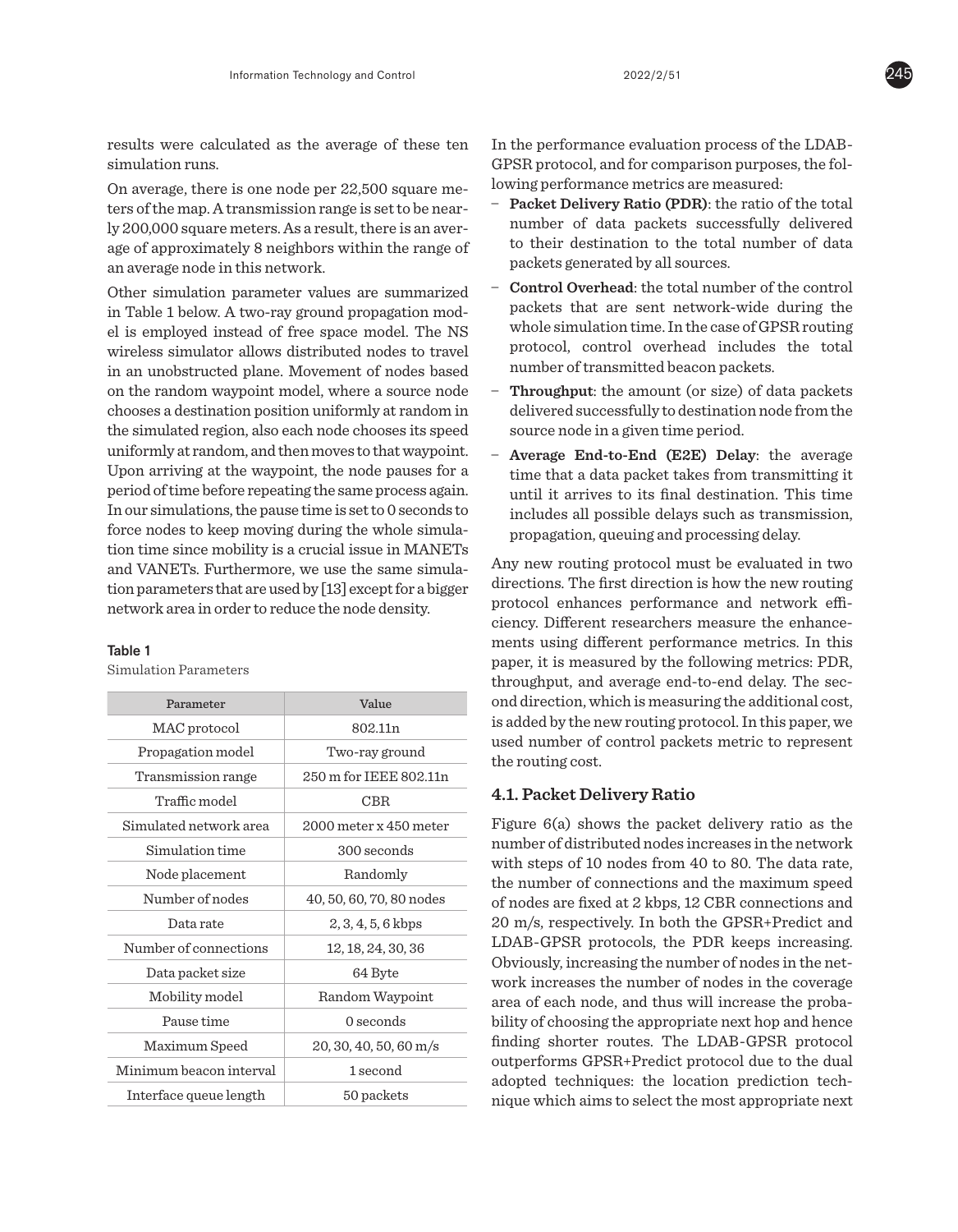hop in the forwarding path and the adaptive beaconing technique that prevents nodes from utilizing more and more network bandwidth by reducing the control overhead.

As shown in Figure 6(b), the PDR decreases as the data rate increases with steps of 1 kbps from 2 to 6 kbps. The number of nodes, the number of connections and the maximum speed of nodes are fixed at 40 nodes, 12 CBR connections and 20 m/s, respectively. This behavior is expected since as the number of data packets increases while the number of nodes is constant, the network becomes more congested. Therefore, the probability of collisions among nodes increases. However, the LDAB-GPSR protocol achieved better PDR than GPSR+Predict protocol. This is because of the adopted location prediction technique which guarantees choosing the optimal next hop through which data packets travel, and the adaptive beaconing technique which signifiand the adaptive beaconing technique which significantly reduces control packets. Hence, the network bandwidth is utilized efficiently. 40

Figure 6(c) shows the PDR as the number of connections increases with steps of 6 from 12 to 36 CBR connections. The number of nodes, data rate and the maximum speed of nodes are fixed at 40 nodes, 2 kbps and 20 m/s, respectively. It is easy to see that PDR starts 120 to increase slightly, and this is due to the increase in  $(c)$  (c) 100 the amount of data packets that needs to be delivered in the network, and the possibility to find destination m are network, and the possibility to find destination nodes in the coverage area of source nodes. However, after a certain number of connections, the network arter a certain number or connections, the network<br>becomes saturated and the amount of collisions in the network also increases, and the PDR starts decreas- $\left| \begin{array}{l} \text{ing.} \text{ The LDAB-GPSR protocol remarkably improves} \end{array} \right|$ the PDR compared to GPSR+Predict protocol.  $25,$  data rate and the maxge are<br>phor  $\epsilon$ <sup>-</sup>

As shown in Figure  $6(d)$ , increasing the maximum speed of nodes with steps of 5 from 10 to 30 m/s will  $\hskip 10.5 cm$ lead to decreasing the PDR. The number of nodes,  $(d)$  100 data rate and the number of connections are fixed at 40 nodes, 2 kbps and 12 CBR connections, respec<sup>80</sup> is due to the adaptive beaconing technique which aware of changes in the location of the nodes.  $m_{\tilde{t}}$  as the network as the number of connections increases in order to keep the topology accurate as the topology accurate as the topology accurate as the topology accurate as the topology accurate as the topology a

#### Figure 6

Simulation Results of Packet Delivery Ratio

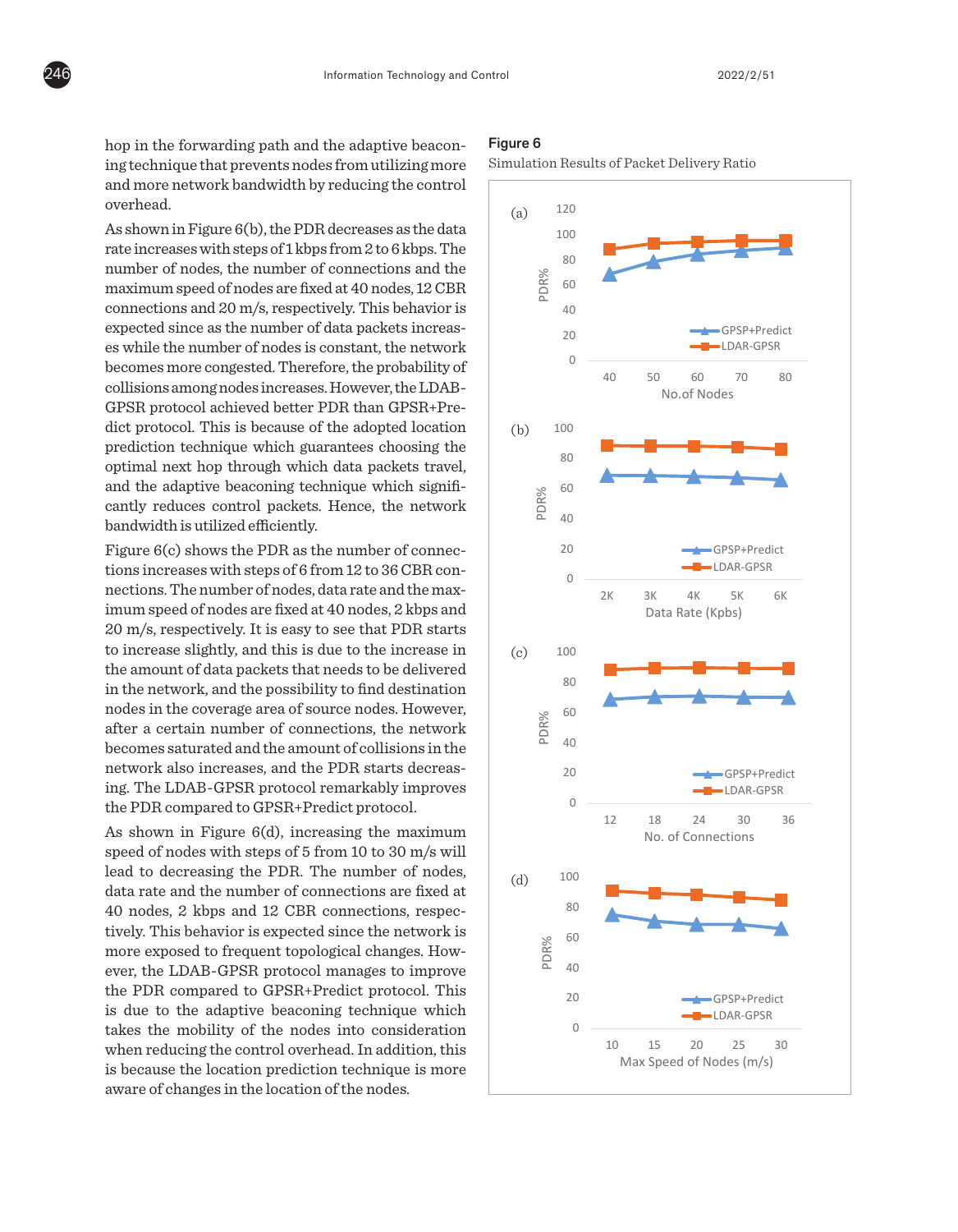## **4.2. Control Overhead**

The control traffic overhead is measured while varying network density, data rate, number of connections and maximum speed of nodes respectively.

Figure 7(a) shows the increase in control overhead when the number of nodes increases from 40 to 80 nodes. The data rate, the number of connections and the maximum speed of nodes are 2 kbps, 12 CBR connections and 20 m/s, respectively. Distinctly, the overhead increases because the larger number of nodes broadcast a larger number of control packets. In the GPSR+Predict protocol, the control overhead is increased since the periodic beaconing (PB) strategy broadcasts control packets proportional to the product of the number of nodes and the simulation time. In the LDAB-GPSR protocol, the control overhead is greatly reduced due to the adaptive beaconing technique.

As shown in Figure 7(b), the control overhead stays 20000 at a constant level as the data rate increases from  $2$  to 6 kbps. The number of nodes, number of connections and the maximum speed of nodes are fixed at 40 nodes,  $\qquad \qquad \mid$ 12 CBR connections and 20 m/s, respectively. In the GPSR+Predict protocol, the periodic beaconing strat-0 egy is independent of data packet rate. Consequently, control overhead stays at a high level. In contrast, the  $LDAB-GPSR$  protocol has a lower level for control  $\qquad \qquad (c) \qquad 14000$ overhead due to the adaptive beaconing technique, which adapts the rate of beacons based on the mobility of the nodes and the number of traffic flows.  $\frac{1}{2}$   $\frac{1}{2}$   $\frac{1}{2}$   $\frac{1}{2}$   $\frac{1}{2}$   $\frac{1}{2}$   $\frac{1}{2}$   $\frac{1}{2}$   $\frac{1}{2}$   $\frac{1}{2}$   $\frac{1}{2}$   $\frac{1}{2}$   $\frac{1}{2}$   $\frac{1}{2}$   $\frac{1}{2}$   $\frac{1}{2}$   $\frac{1}{2}$   $\frac{1}{2}$   $\frac{1}{2}$   $\frac{1}{2}$   $\frac{1}{2}$   $\frac{1}{2}$  d<br>s<br>r<br>s<br>co

Figure 7(c) shows the control overhead as the number of connections increases. The number of nodes, data  $\,$ rate and maximum speed of nodes are  $40$  nodes,  $2\,\mathrm{kbps}$ and 20 m/s, respectively. Regardless of the increase in the number of connections, the control overhead in the GPSR+Predict protocol stays at a constant level, 0 since the periodic beaconing strategy is independent of the number of connections. However, the LDAB-GPSR protocol will broadcast more beacons in the  $\frac{20}{9}$  12000 network as the number of connections increases in **Figure 10000** order to keep the topology accurate as the traffic load increases, but the amount of control overhead is much  $S_{\text{m}}$  smaller compared to the GPSR+Predict protocol. t protocol stays at a constant level, e<br>ne.<br>piv<br>ne ne<br>te<br>he<br>re<br>sp  $\frac{1}{2}$ lmpn<br>no.<br>ch

mum speed of nodes increases. The number of nodes,  $\vert$ data rate and number of connections are 40 nodes,  $\begin{array}{|l|}\n\hline\n\end{array}$  10  $\begin{array}{|l|}\n\hline\n\end{array}$  15  $\begin{array}{|l|}\n\hline\n\end{array}$  $2 \text{ kbps and } 12 \text{ CBR connections, respectively.}$  The  $\blacksquare$  Max Speed of Nodes(m/s) control overhead in the GPSR+Predict protocol is still  $\Box$ sent increases while the packet delivery ratio remains reasonably high, which increases the overall throughput from

## Figure 7

Simulation Results of Control Traffic Overhead



source to destination. A similar thing can be said when increasing the number of connections, while maintain other

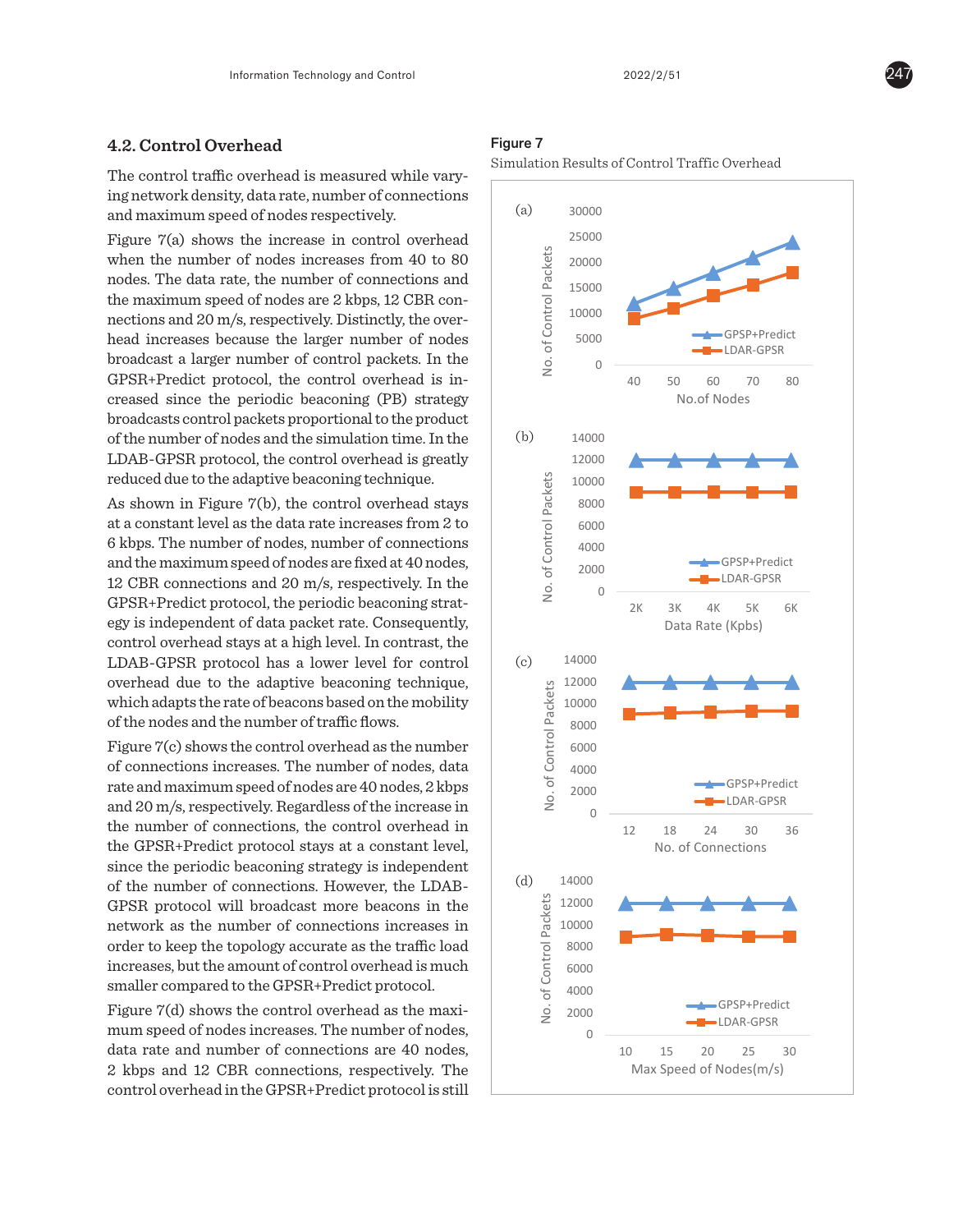at a constant level as the maximum speed of nodes increases as the periodic beaconing strategy is independent of the mobility of nodes. In contrast, the control overhead in the LDAB-GPSR is fluctuating at a lower level than the GPSR+Predict protocol. This is due to the adaptive beaconing technique which adapts the beaconing rate based on the mobility of nodes compared to the average speed of their neighbors.

## **4.3 Throughput**

Figure 8(a) shows that LDAB-GPSR protocol has higher throughput than the GPSR+Predict protocol as the number of nodes increases. The data rate, number of connections and the maximum speed of nodes are 2 kbps, 12 CBR connections and 20 m/s, respectively. This increase in throughput is explained by the  $\frac{1}{2}$  increase in the amount of data packets successfully delivered, as discussed earlier in PDR.

Figure 8(b) shows that LDAB-GPSR protocol achieved better throughput than the GPSR+Predict protocol when the data rate increases. The number of 10 nodes, number of connections and maximum speed of nodes are kept at 40 nodes, 12 CBR connections 0 and 20 m/s, respectively. Obviously, as the data rate  $\frac{1}{2}$  increases, the amount of data packets sent increases more the packet delivery ratio remains reasonably  $\begin{pmatrix} 0 & 80 \end{pmatrix}$ high, which increases the overall throughput from source to destination. A similar thing can be said when increasing the number of connections, while maintain other parameters at 40 nodes, 2 kbps and 20 50 15 m/s, see Figure 8(c). ou<br>se<br>vs<br>ou<br>lat  $\mathbb{R}^n$ e :<br>mo<br>tat  $\lambda$ .<br>. . se<br>01<br>1e<br>.

Figure 8(d) shows that the LDAB-GPSR protocol has  $\qquad$ a higher throughput than both the GPSR+Predict  $\left| \right|$  $\frac{1}{2}$  protocol when the maximum speed of nodes increases. The number of nodes, data rate and the number of  $\frac{1}{2}$  connections are 40 nodes, 2 kbps and 12 CBR connections, respectively. This is similar to the PDR behavior discussed earlier.  $\mathbb{R}^n$  $\Box$ ) nodes,  $2 \text{ kbps}$  and  $12 \text{ CBR}$  connections of  $\Box$ 

#### **4.4 Average End-to-End Delay** 50  $\overline{a}$

Figure 9(a) shows the change in average end-to-end tion increases. In the GPSR+Predict protocol, the  $\Box$ the change in average end-to-en the number of data packets increases in the network, the overall time required to deliver such data packets increases. T**O**<br>ne<br>no  $\alpha$  average require

#### Figure 8

Simulation Results of Throughput



In all protocols, the average end-to-end delay decreases slightly until the network becomes congested by the presence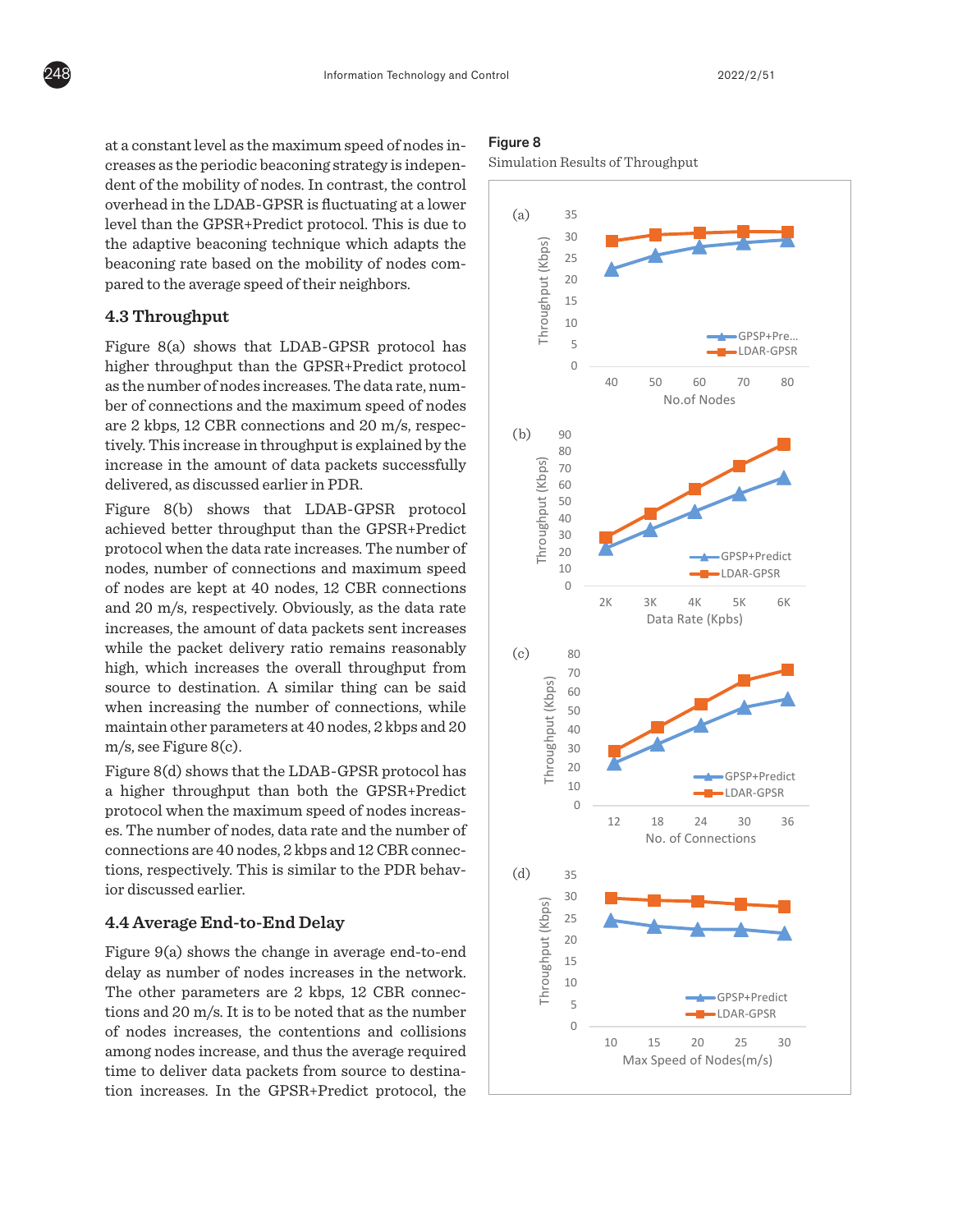chosen routes are not the shortest ones. Therefore, we see a higher average end-to-end delay to deliver data packets. However, a larger amount of data is delivered (higher PDR) in the LDAB-GPSR protocol compared to the GPSR+Predict protocol at approximately similar average delay.

Figure 9(b) shows the average end-to-end delay as the data rate increases. The number of nodes, number of connections and maximum speed of nodes are 40 nodes, 12 CBR connections and 20 m/s, respectively. Rationally, as the number of data packets increases in the network, the overall time required to deliver such data packets increases. In all protocols, the average end-to-end delay decreases slightly until the network becomes congested by the presence of huge data traffic, and hence the average end-to-end delay starts to increase dramatically. However, the Figure shows that both the GPSR+Predict and LDAB-GPSR proto-30 cols have similar results. But again, the LDAB-GPSR 25 protocol delivers a larger amount of data than the GPSR+Predict protocol at approximately the same average end-to-end delay.  $\overline{a}$  $\begin{bmatrix} +1 \\ +1 \\ -1 \\ -1 \end{bmatrix}$ re<br>lts<br>:0 GPSP+Predict LDAR-GPSR

Figure 9(c) shows a similar behavior as the number of connections increases. The number of nodes, data rate and maximum speed of nodes are 40 nodes, 2 kbps and 20 m/s, respectively. Increasing the number  $\Big|_{(c)}$ of connections will increase the amount of data packets that need to be delivered in the network but will also increase the possibility of finding destination nodes in the coverage area of source nodes, and that explains why the average end-to-end delay starts to decrease, but after a while, the network becomes saturated and the amount of collisions and contentions 0 in the network increase leading to an increase in the average end-to-end delay. r<br>uge<br>a v<br>pu: a<br>a:a<br>ut<br>ut in<br>de<br>ge<br>ge re<br>liv<br>ai<br>ai  $es$  sat-

Finally, Figure 9(d) shows the average end-to-end de- $\qquad$ lay when the maximum speed of nodes increases for 40 nodes, 2 kbps and 12 CBR connections. Both the  $\frac{1}{25}$ GPSR+Predict and the LDAB-GPSR protocols have a  $\frac{1}{\delta}$ close average end-to-end delay. 15 th<br>)-(<br>—  $\lim_{x\to 0}$ 

## 5. Conclusions

 $LDAB-GPSR$ , the location prediction technique is  $\Box$ no. of Connections of Connections of Connections of Connections of Connections of Connections of Connections o<br>The Connections of Connections of Connections of Connections of Connections of Connections of Connections of C

## Figure 9

Simulation Results of Average End-to-End Delay



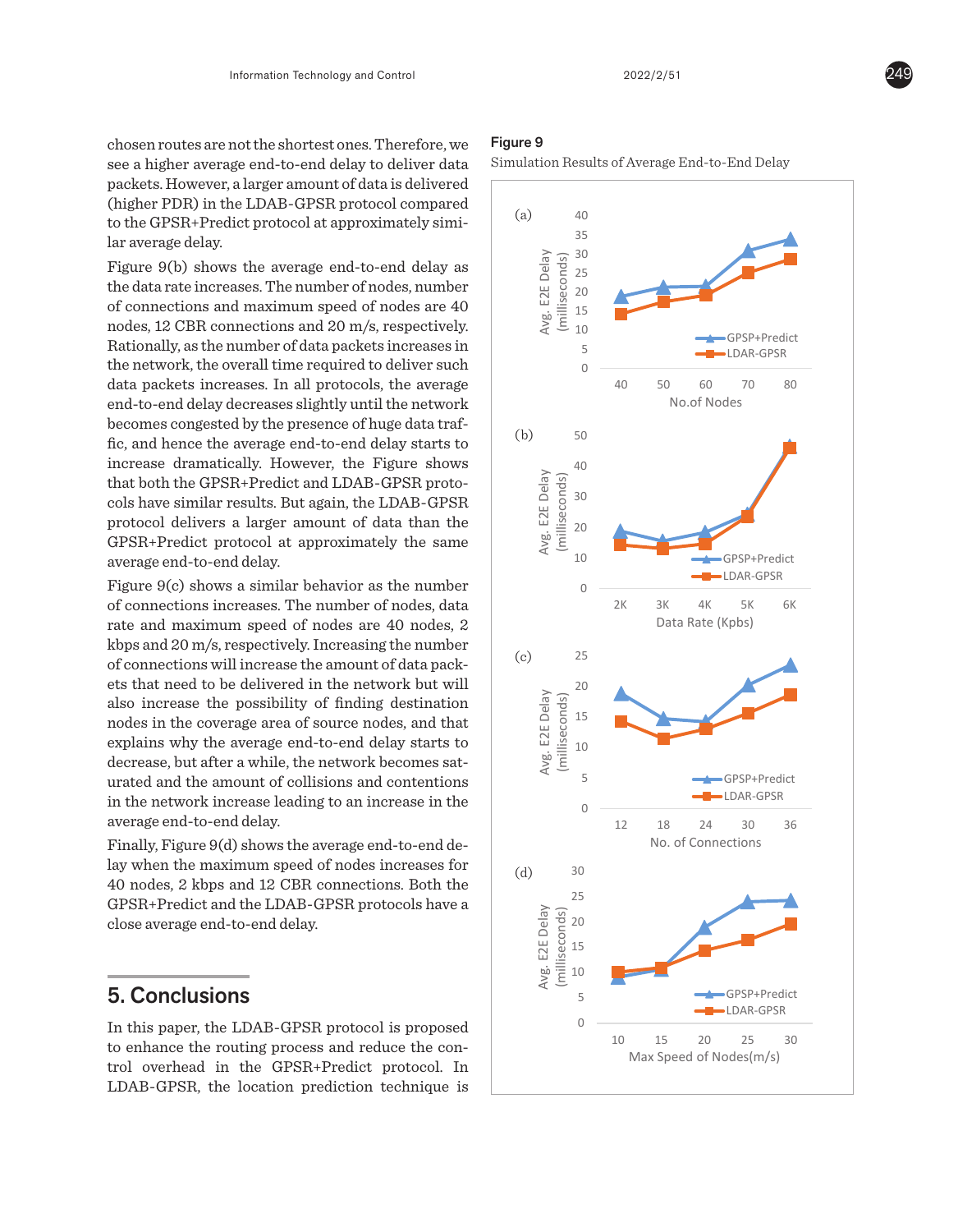introduced to enhance the routing process by choosing more stable routes for data forwarding. The forwarder node firstly checks if all neighboring nodes in its neighbor list will stay in its coverage area, then predicts the future position of its neighboring nodes before making the forwarding decision. This way, the amount of successfully delivered data packets increases. In addition, an adaptive beaconing technique is introduced to reduce the control overhead by suppressing the periodic beacon packets that are unnecessary. A slow start algorithm is employed to adapt

## **References**

- 1. Al-Ani, A. D., Seitz, J. QoS-aware Routing in Multirate Ad hoc Networks Based on Ant Colony Optimization. Network Protocols & Algorithms, 2015, 7(4), 1-25. https://doi.org/10.5296/npa.v7i4.8513
- 2. Alsaqour, R., Abdelhaq, M., Saeed, R., Uddin, M., Alsukour, O., Al-Hubaishi, M., Alahdal, T. Dynamic Packet Beaconing for GPSR Mobile Ad Hoc Position-based Routing Protocol Using Fuzzy Logic. Journal of Network and Computer Applications, 2015, 47, 32-46. https://doi.org/10.1016/j.jnca.2014.08.008
- 3. Bang, A. O., Ramteke, P. L. MANET: History, Challenges and Applications. International Journal of Application or Innovation in Engineering & Management (IJAIEM), 2013, 2(9), 249-251.
- 4. BENGAG, A., Bengag, A., Boukhari, M. E. Enhancing GPSR Routing Protocol Based on Velocity and Density for Real-Time Urban Scenario. In the 2020 International Conference on Intelligent Systems and Computer Vision (ISCV), June, 2020, 1-5. https://doi.org/10.1109/ ISCV49265.2020.9204293
- 5. Chen, Q., Kanhere, S. S., Hassan, M. Adaptive Position Update for Geographic Routing in Mobile Ad Hoc Networks. IEEE Transactions on Mobile Computing, 2012, 12(3), 489-501. https://doi.org/10.1109/TMC.2012.20
- 6. Chen, Y. N., Lyu, N. Q., Song, G. H., Yang, B. W., Jiang, X. H. A Traffic-aware Q-network Enhanced Routing Protocol Based on GPSR for Unmanned Aerial Vehicle Ad-Hoc Networks. Frontiers of Information Technology & Electronic Engineering, 2020, 21(9), 1308-1320. https://doi.org/10.1631/FITEE.1900401
- 7. Corson, S., Macker, J. Mobile Ad Hoc Networking (MANET): Routing Protocol Performance Issues and Evaluation Considerations. IETF, 1999, Request for Comments (RFC) 2501. https://doi.org/10.17487/rfc2501

the beacon packet interval time based on mobility of nodes and the data traffic load instead of the typical periodic beaconing strategy. Consequently, all nodes along the forwarding route maintain an accurate local topology in their neighbor lists.

Our simulations showed that the LDAB-GPSR protocol improves packet delivery ratio, control overhead, throughput, and average end-to-end delay compared to the GPSR+Predict protocol. The proposed protocol significantly reduces the control overhead and hence prolongs the network lifetime.

- 8. Darabkh, K. A., Alsukour, O. A. Novel Protocols for Improving the Performance of ODMRP and EODMRP over Mobile Ad Hoc Networks. International Journal of Distributed Sensor Networks, 2015, 11(10), 1-18. https://doi.org/10.1155/2015/348967
- 9. Desai, R., Patil, B. P. Cooperative Reinforcement Learning Approach for Routing in Ad Hoc Networks. In the 2015 International Conference on Pervasive Computing (ICPC), January, 2015, 1-5. https://doi.org/10.1109/ PERVASIVE.2015.7086962
- 10. Houssaini, Z. S., Zaimi, I., Oumsis, M., Ouatik, S. E. A. GPSR+ Predict: An Enhancement for GPSR to Make Smart Routing Decision by Anticipating Movement of Vehicles in VANETs. Advances in Science, Technology and Engineering Systems Journal (ASTESJ), 2017, 2(3), 137-146. https://doi.org/10.25046/aj020318
- 11. Jiang, Y., Xu, G., Dong, H., Fang, Z., Guan, Y., Zhang, Z. Improved GPSR Protocol and Performance Evaluation. In the 2020 IEEE Eurasia Conference on IOT, Communication and Engineering (ECICE), October, 2020, 234-238. https://doi.org/10.1109/ECICE50847.2020.9301937
- 12. Kang, D., Bahk, S. Use of Longer Routing Messages to filter out Low-Quality Link Information in MANET. In the 2013 International Conference on ICT Convergence (ICTC), October, 2013, 151-152. IEEE. https://doi. org/10.1109/ICTC.2013.6675327
- 13. Karp, B., Kung, H. T. GPSR: Greedy Perimeter Stateless Routing for Wireless Networks. In Proceedings of the 6th Annual International Conference on Mobile Computing and Networking, August, 2000, 243-254. https:// doi.org/10.1145/345910.345953
- 14. Kaur, S., Gupta, A. K. Position Based Routing in Mobile Ad-Hoc Networks: An Overview. International Journal of Computer Science and Technology (IJCST), 2012, 3(4), 792-796.